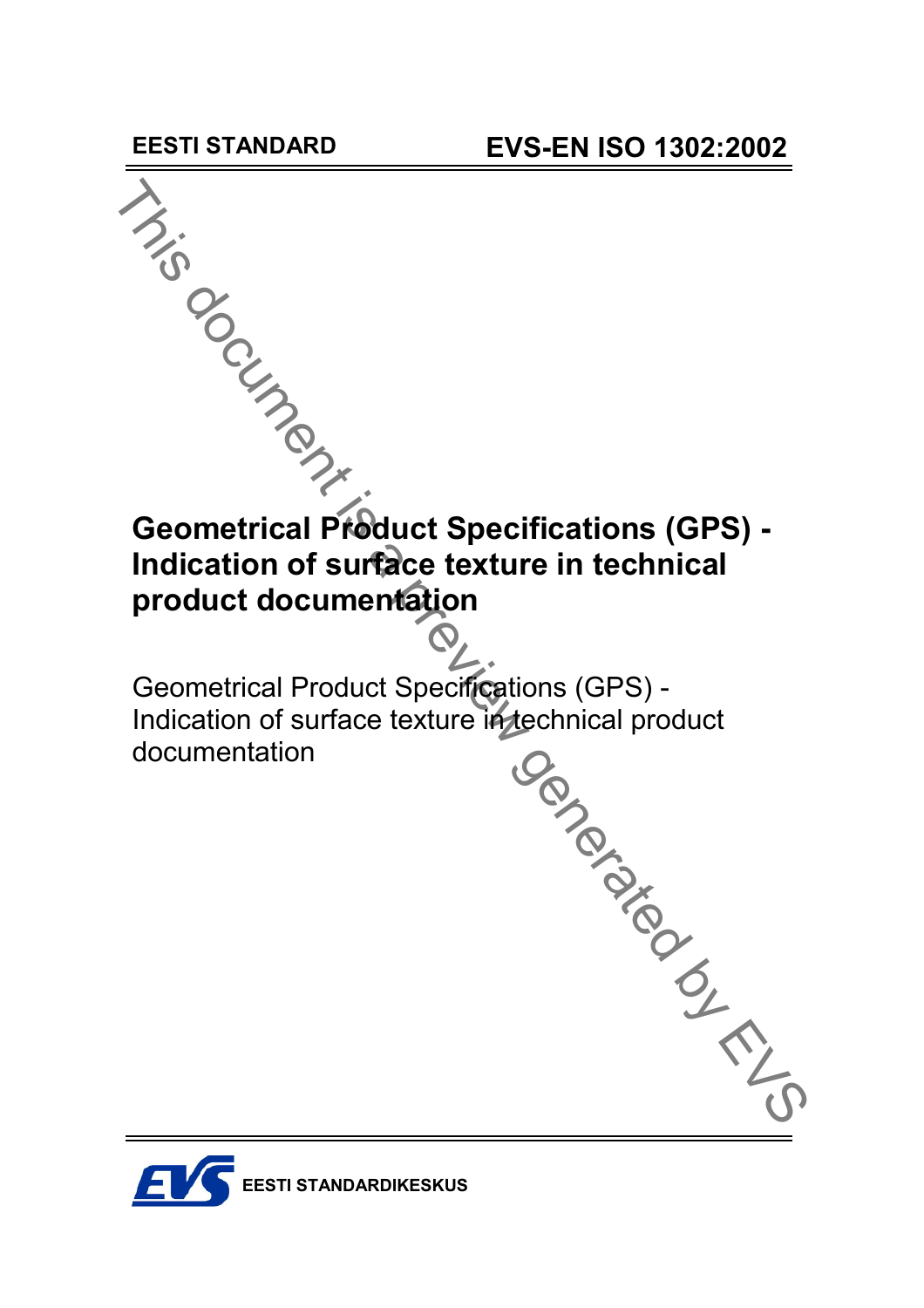| EESTI STANDARDI EESSÕNA                                                                                                                                                                                                                                  | <b>NATIONAL FOREWORD</b>                                                                                                                                                                                                                           |
|----------------------------------------------------------------------------------------------------------------------------------------------------------------------------------------------------------------------------------------------------------|----------------------------------------------------------------------------------------------------------------------------------------------------------------------------------------------------------------------------------------------------|
|                                                                                                                                                                                                                                                          |                                                                                                                                                                                                                                                    |
| Käesolev Eesti standard EVS-EN ISO<br>1302:2002 sisaldab Euroopa standardi EN<br>ISO 1302:2002 ingliskeelset teksti.                                                                                                                                     | This Estonian standard EVS-EN ISO<br>1302:2002 consists of the English text of<br>the European standard EN ISO<br>1302:2002.                                                                                                                       |
| Käesolev dokument on jõustatud<br>12.07.2002 ja selle kohta on avaldatud<br>teade Eesti standardiorganisatsiooni<br>ametlikus väljaandes.                                                                                                                | This document is endorsed on 12.07.2002<br>with the notification being published in the<br>official publication of the Estonian national<br>standardisation organisation.                                                                          |
| Standard on kättesaadav Eesti<br>standardiorganisatsioonist.                                                                                                                                                                                             | The standard is available from Estonian<br>standardisation organisation.                                                                                                                                                                           |
|                                                                                                                                                                                                                                                          |                                                                                                                                                                                                                                                    |
| Käsitlusala:<br>This standard specifies rules for indication<br>of surface texture in technical product<br>documentation (eg. drawings,<br>specifications, contracts, reports) by the<br>application of graphical symbols and<br>textual<br>indications. | Scope:<br>This standard specifies rules for indication<br>of surface texture in technical product<br>documentation (eg. drawings,<br>specifications, contracts, reports) by the<br>application of graphical symbols and<br>textual<br>indications. |
|                                                                                                                                                                                                                                                          | in Con                                                                                                                                                                                                                                             |
| ICS 01.100.20, 17.040.20                                                                                                                                                                                                                                 |                                                                                                                                                                                                                                                    |
|                                                                                                                                                                                                                                                          |                                                                                                                                                                                                                                                    |
| Võtmesõnad:                                                                                                                                                                                                                                              | in British                                                                                                                                                                                                                                         |
|                                                                                                                                                                                                                                                          |                                                                                                                                                                                                                                                    |
|                                                                                                                                                                                                                                                          |                                                                                                                                                                                                                                                    |
|                                                                                                                                                                                                                                                          |                                                                                                                                                                                                                                                    |

Standardite reprodutseerimis- ja levitamisõigus kuulub Eesti Standardikeskusele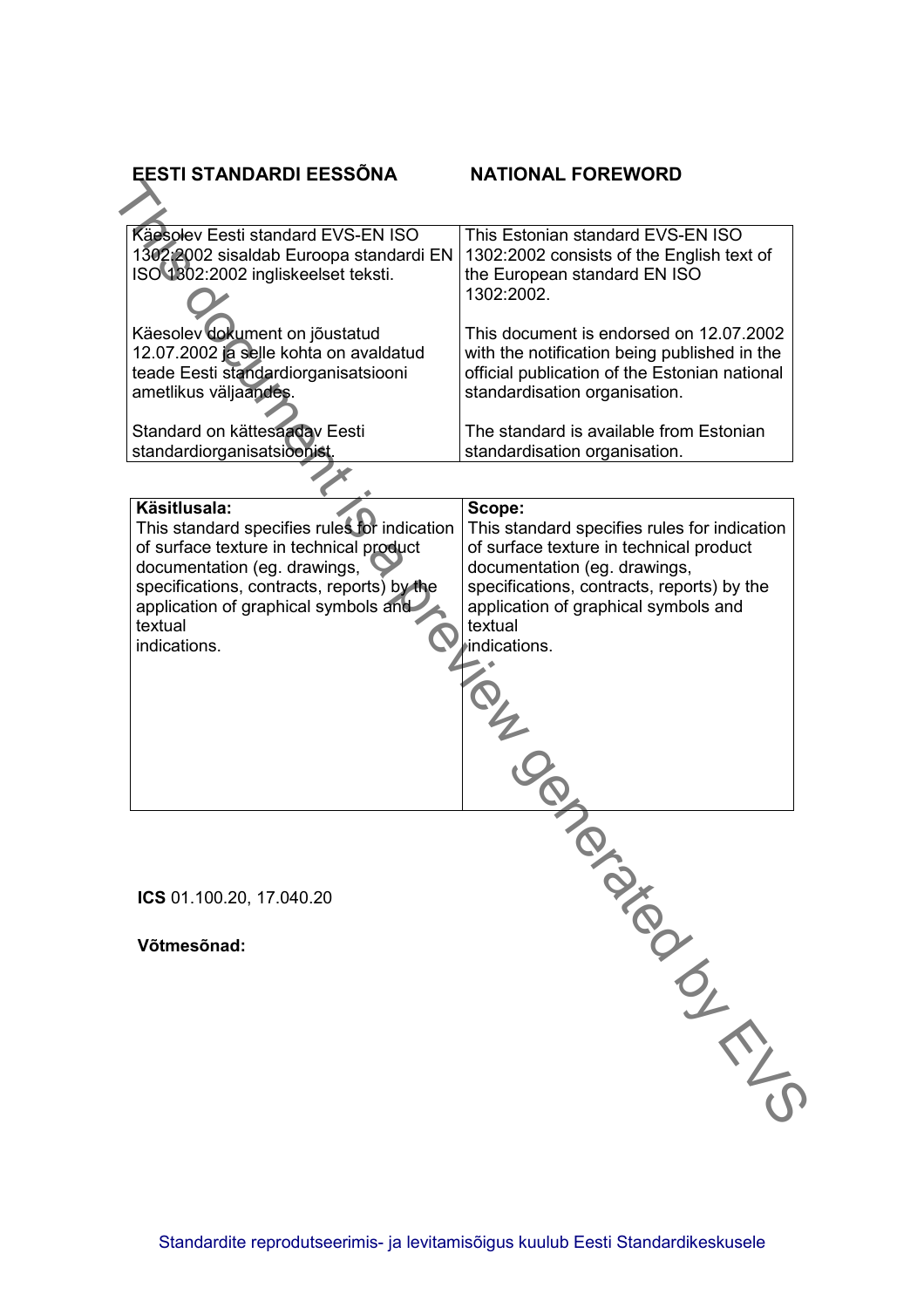# EN ISO 1302

February 2002



**EUROPEAN STANDARD** NORME EUROPÉENNE **EUROPÄISCHE NORM**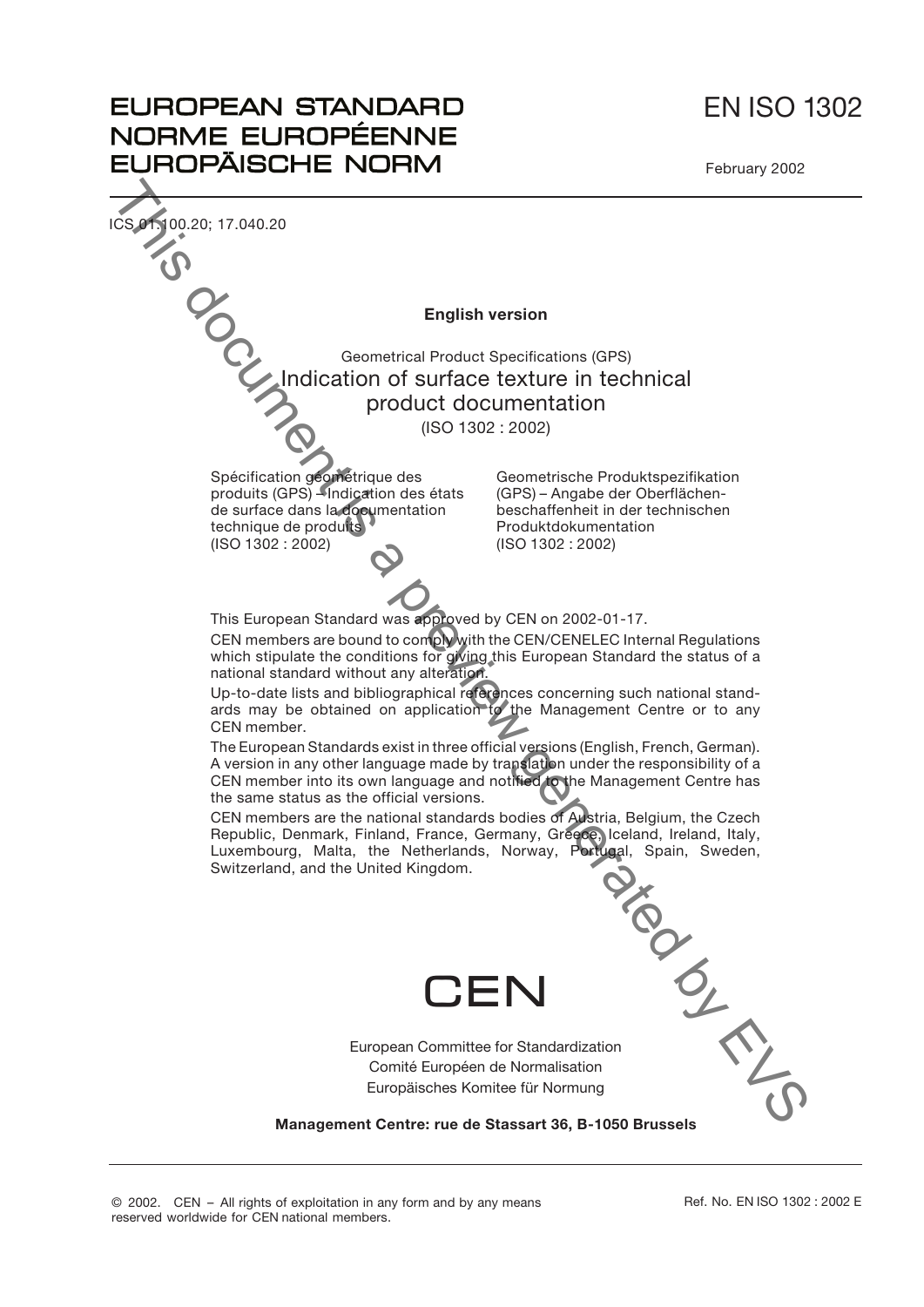### **Foreword**

International Standard

ISO 1302 : 2002 Geometrical Product Specifications (GPS) – Indication of surface texture in technical product documentation,

which was prepared by ISO/TC 213 'Dimensional and geometrical product specifications and verification' of the International Organization for Standardization, has been adopted by Technical Committee CEN/TC 290 'Dimensional and geometrical product specification and verification', the Secretariat of which is held by AFNOR, as a European Standard.

## **Endorsement notice**

|                | which was prepared by ISO/IC 213 'Dimensional and geometrical product specifications and verification' of the<br>International Organization for Standardization, has been adopted by Technical Committee CEN/TC 290    |
|----------------|------------------------------------------------------------------------------------------------------------------------------------------------------------------------------------------------------------------------|
|                | 'Dimensional and geometrical product specification and verification', the Secretariat of which is held by AFNOR,                                                                                                       |
|                | as a European Standard.<br>This European Standard shall be given the status of a national standard, either by publication of an identical text                                                                         |
|                | or by endorsement, and conflicting national standards withdrawn, by August 2002 at the latest.                                                                                                                         |
|                | In accordance with the CEN/CENELEC Internal Regulations, the national standards organizations of the<br>following countries are bound to implement this European Standard:                                             |
|                | Austria, Belgium, the Czech Republic, Denmark, Finland, France, Germany, Greece, Iceland, Ireland, Italy,<br>Luxembourg, Malta, the Netherlands, Norway, Portugal, Spain, Sweden, Switzerland, and the United Kingdom. |
|                | Endorsement notice                                                                                                                                                                                                     |
|                | The text of the International Standard ISO 1302 : 2002 was approved by CEN as a European Standard without<br>any modification.<br><b>ARKING</b>                                                                        |
| Contents       | Page                                                                                                                                                                                                                   |
|                |                                                                                                                                                                                                                        |
|                |                                                                                                                                                                                                                        |
|                |                                                                                                                                                                                                                        |
| 1              |                                                                                                                                                                                                                        |
| 2              |                                                                                                                                                                                                                        |
| 3              |                                                                                                                                                                                                                        |
| 4              |                                                                                                                                                                                                                        |
| 5              |                                                                                                                                                                                                                        |
| 6              |                                                                                                                                                                                                                        |
| $\overline{7}$ |                                                                                                                                                                                                                        |
| 8              |                                                                                                                                                                                                                        |
| 9              |                                                                                                                                                                                                                        |
| 10             | Summarizing of indications of surface texture requirements and their values17                                                                                                                                          |
| 11             |                                                                                                                                                                                                                        |
|                |                                                                                                                                                                                                                        |
|                |                                                                                                                                                                                                                        |
|                |                                                                                                                                                                                                                        |
|                |                                                                                                                                                                                                                        |
|                |                                                                                                                                                                                                                        |
|                | 1. 2. 2. 2. 2. 2. 2. 39                                                                                                                                                                                                |
|                |                                                                                                                                                                                                                        |
|                | Annex H (informative) Consequences of new ISO surface texture standards ………………………………………………………………………<br>$\mathbf{M}$ .42                                                                                                |
|                |                                                                                                                                                                                                                        |
|                |                                                                                                                                                                                                                        |
|                |                                                                                                                                                                                                                        |
|                |                                                                                                                                                                                                                        |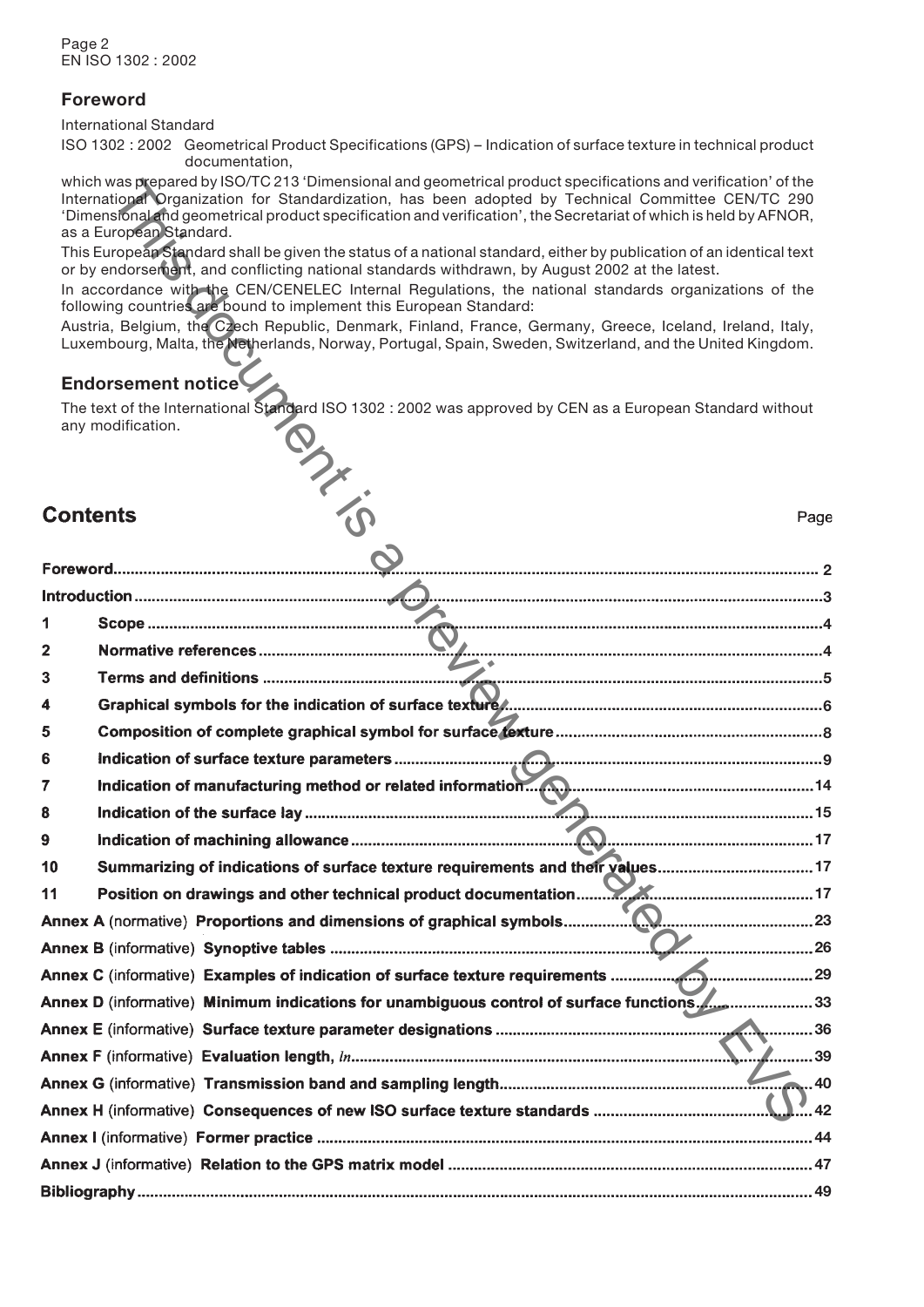## **Introduction**

This International Standard is a geometrical product specification (GPS) standard and is to be regarded as a general GPS standard (see ISO/TR 14638). It influences link 1 of the chain of standards on roughness, waviness

and principal information of the relation of this international Standard to other standards and the GPS matical<br>root for the series of the contribution of the relation of this international Standard to cher scheme generate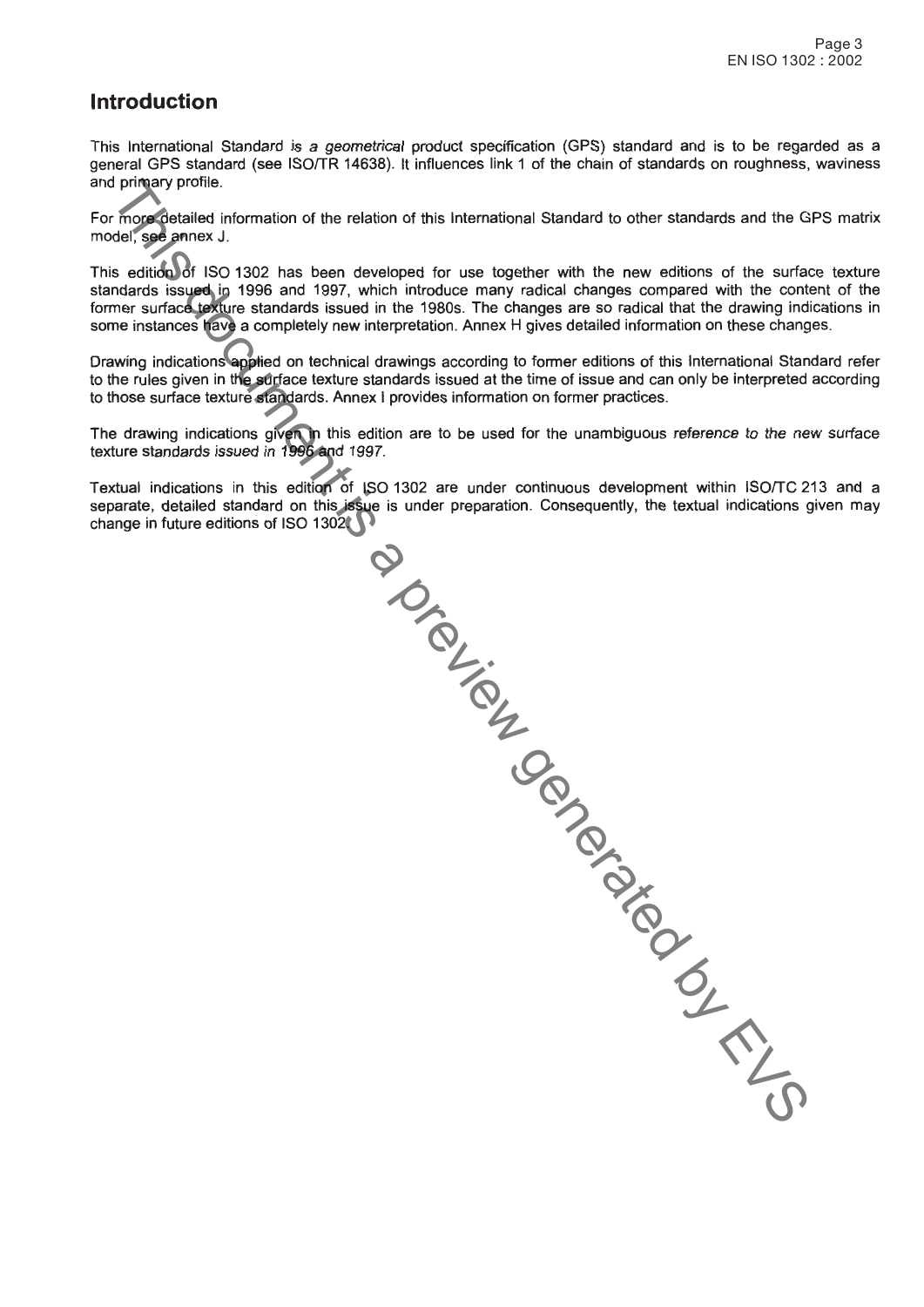### 1 **Scope**

This International Standard specifies the rules for the indication of surface texture in technical product documentation (e.g. drawings, specifications, contracts, reports) by means of graphical symbols and textual indications.

- -
	-
	-
- -
	-

 $\mathbf{C}$ 

**NOTE** 

### $\overline{2}$

It is applicable in the indication of requirements for surfaces by means of<br>
a) profile promption and the conomic to requirements of the time<br>  $\therefore$  R-profile (working the spannetees), and<br>  $\therefore$  Profile (working paramete

- 
-